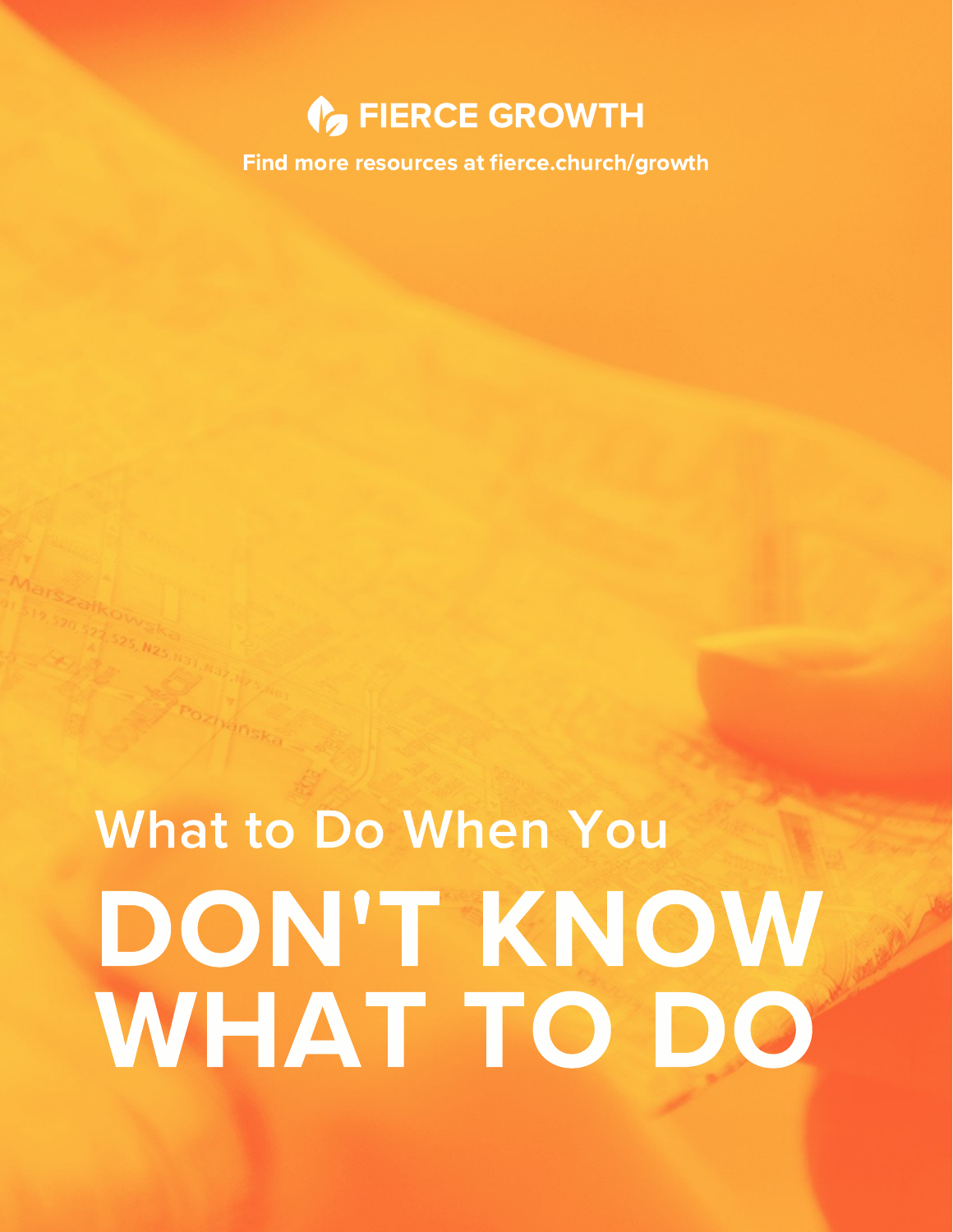

## TRUST IN THE LORD 1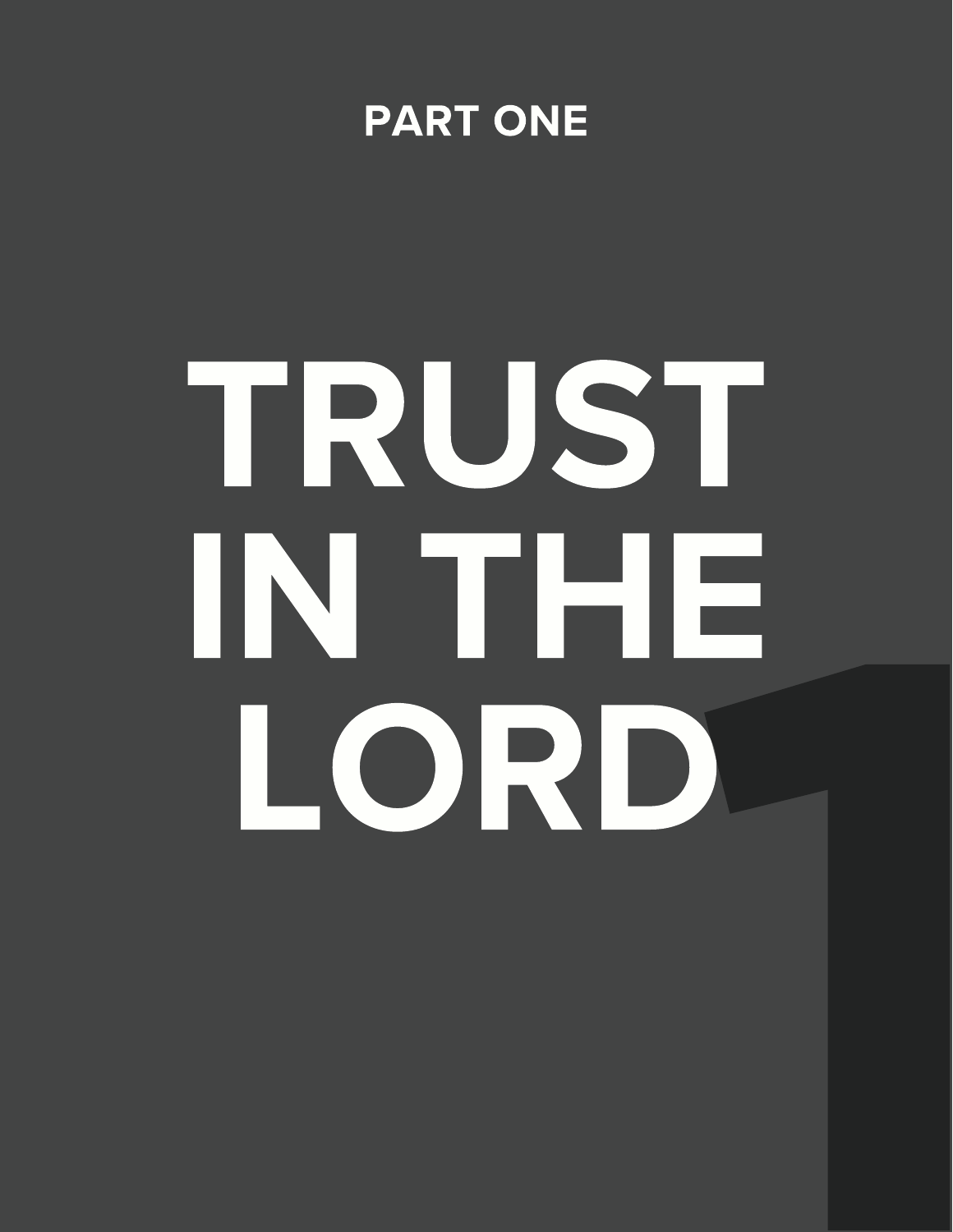## PART 1: TRUST IN THE LORD

Are you ever amazed at how insanely complicated life can become? If you're anything like me, you know that the pace of life can quickly blur out of control. My wife calls it, "everything coming to the front". It tends to feel like too many open apps on your computer depleting the power necessary to run any of them well.

- The floors need to be refinished
- A kid needs to take their driver's test
- A discouraged friend needs an impromptu coffee
- A volunteer needs to be corrected firmly enough to take it seriously, but gently enough to know I believe in them
- A project at work is due a week earlier than expected
- An irate client is refusing all of your best efforts to meet their needs

Of course, you want to find the savviest solution and quickest workarounds in times like these. And there are probably people around you who have decent advice.

Still, in moments like these, some of the best leadership advice we can take is found in the book of Psalms:

"Trust in the Lord and do good; Dwell in the land and cultivate faithfulness."

PSALMS 37:3, NASB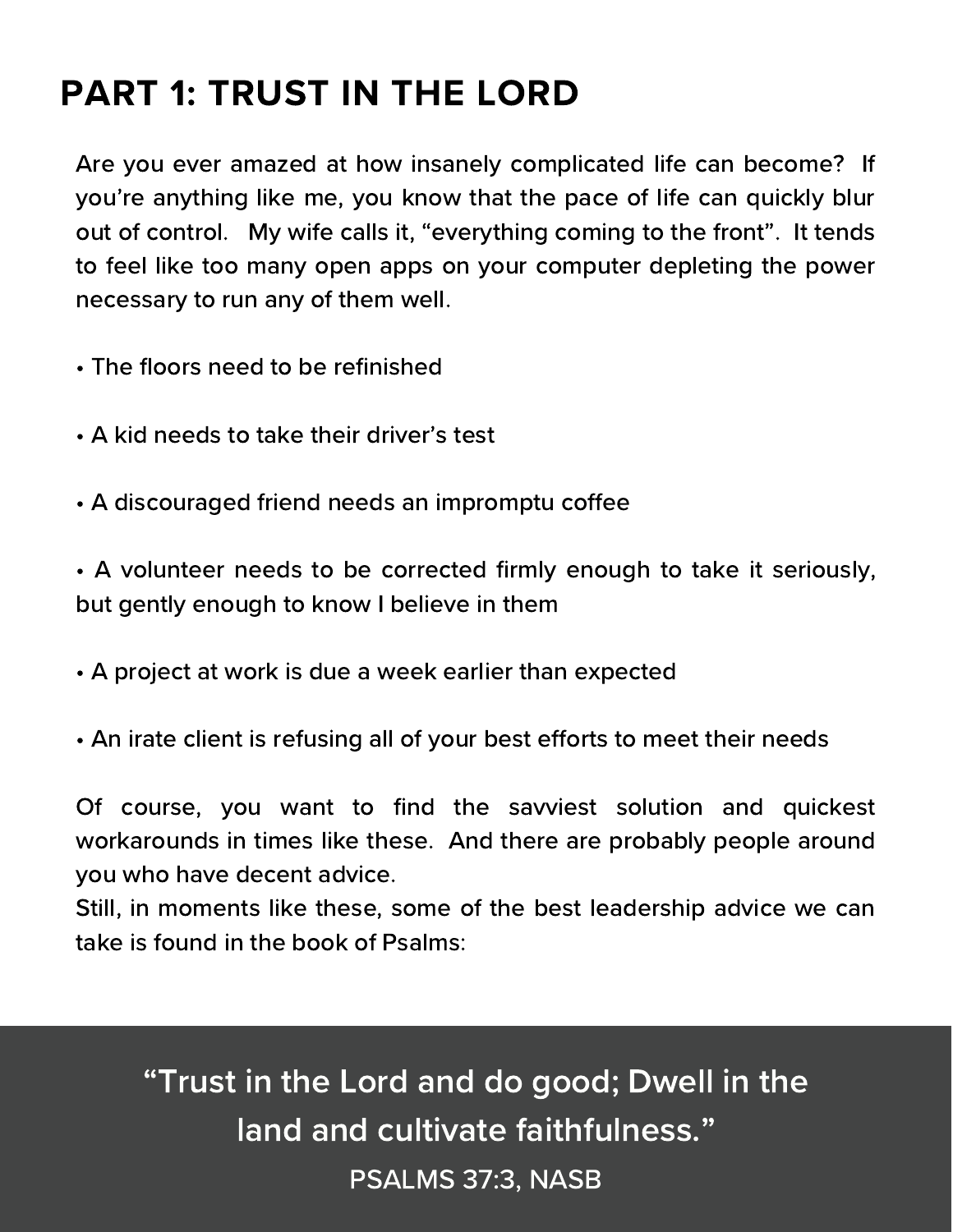## PART 1: TRUST IN THE LORD

Let's take a closer, quick look at the first directive.

Trust in the Lord.

Trusting the Lord can feel like the opposite of DOING something, yet it is the most potent thing we can do. START with trusting Him. That means saying things to ourselves like,

- Jesus takes care of me.
- Jesus knows what to do next.
- The Lord will accomplish His purposes concerning me.
- God is superintending my entire life.
- Jesus didn't bring me here to leave me here.
- I don't have to know HOW God is going to deliver me!
- Nothing is too hard for the Lord!
- Jesus' thoughts toward me are always kind and faithful!
- I won't doubt in the dark what He showed me in the light!

## Here is the truth: God has the entirety of your life planned.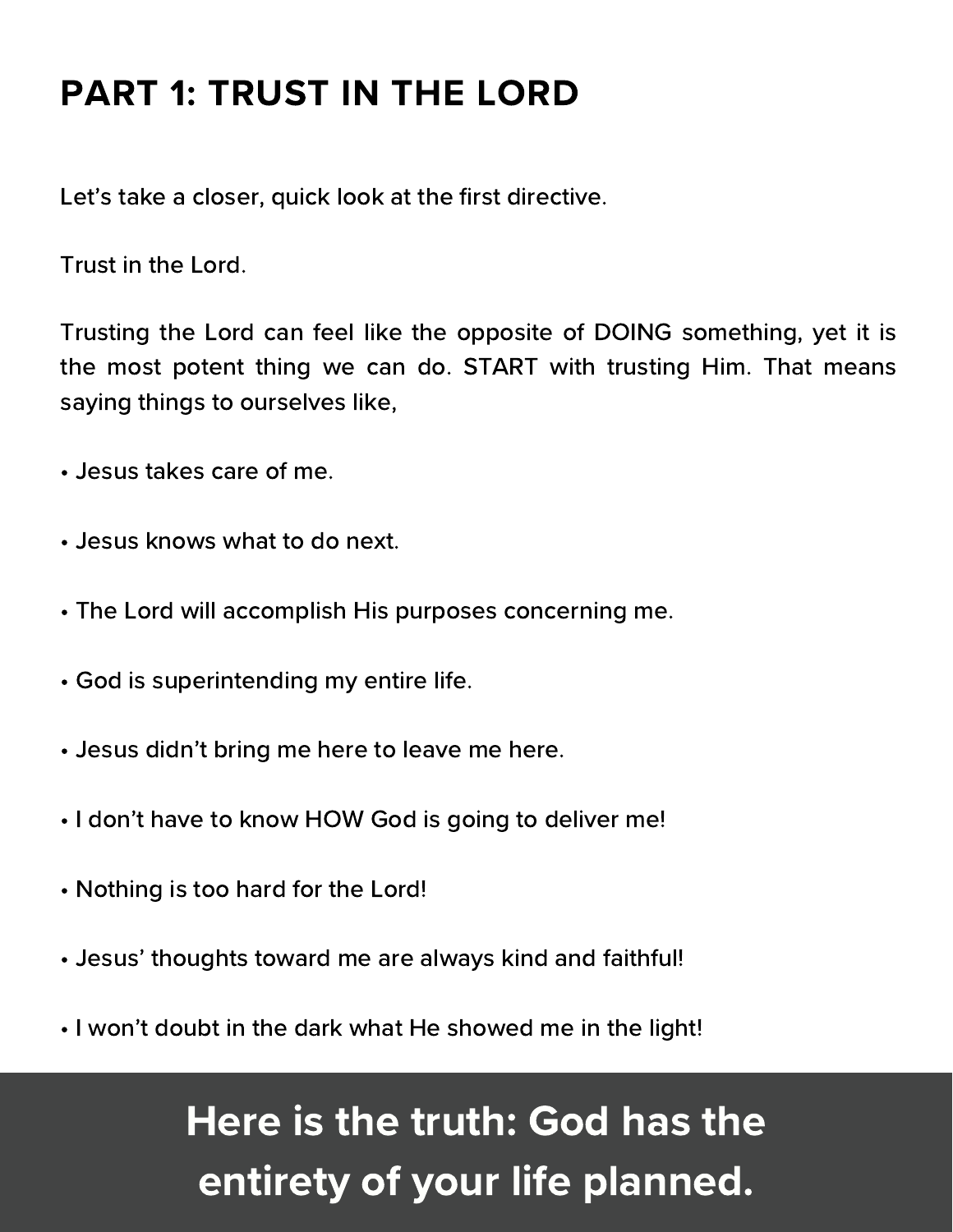## PART 1: TRUST IN THE LORD

He knows the nuanced details of every hour. He knows what you need when you need it. If He is really the good Father you claim he is, you can trust His heart even when you don't know His plan or purpose with a situation. Trust Him again today. Let go of responsibility for the results. We often want to know HOW or WHEN God is going to move in our situation but the truth is that walking with God always requires unanswered questions that we'd prefer to know. Look at the path that you're on right now and say this out of your mouth,

"God is the God over THIS! He is not intimidated and He will not be one second late! He is my friend! He knows what to do and He ALWAYS has my back!

Trusting the Lord and resting in His loving, sovereign care is part of the work (rest) of spiritual leadership. **LEADER Trusting the Lord and Strusting Strusting Strusting Strusting Strusting Strusting Strusting Strusting Strusting Strusting Strusting Strusting Strusting Strusting Strusting Strusting Strusting Strusting Strusting St LESSON**

## PRAY IT

Holy Spirit - help me proactively trust You with each and every area where I am experiencing tension or anxiety. I believe You are FOR me, that you know what to do, and that You will use even my mustard seed of faith to works miracles (Luke 17:6).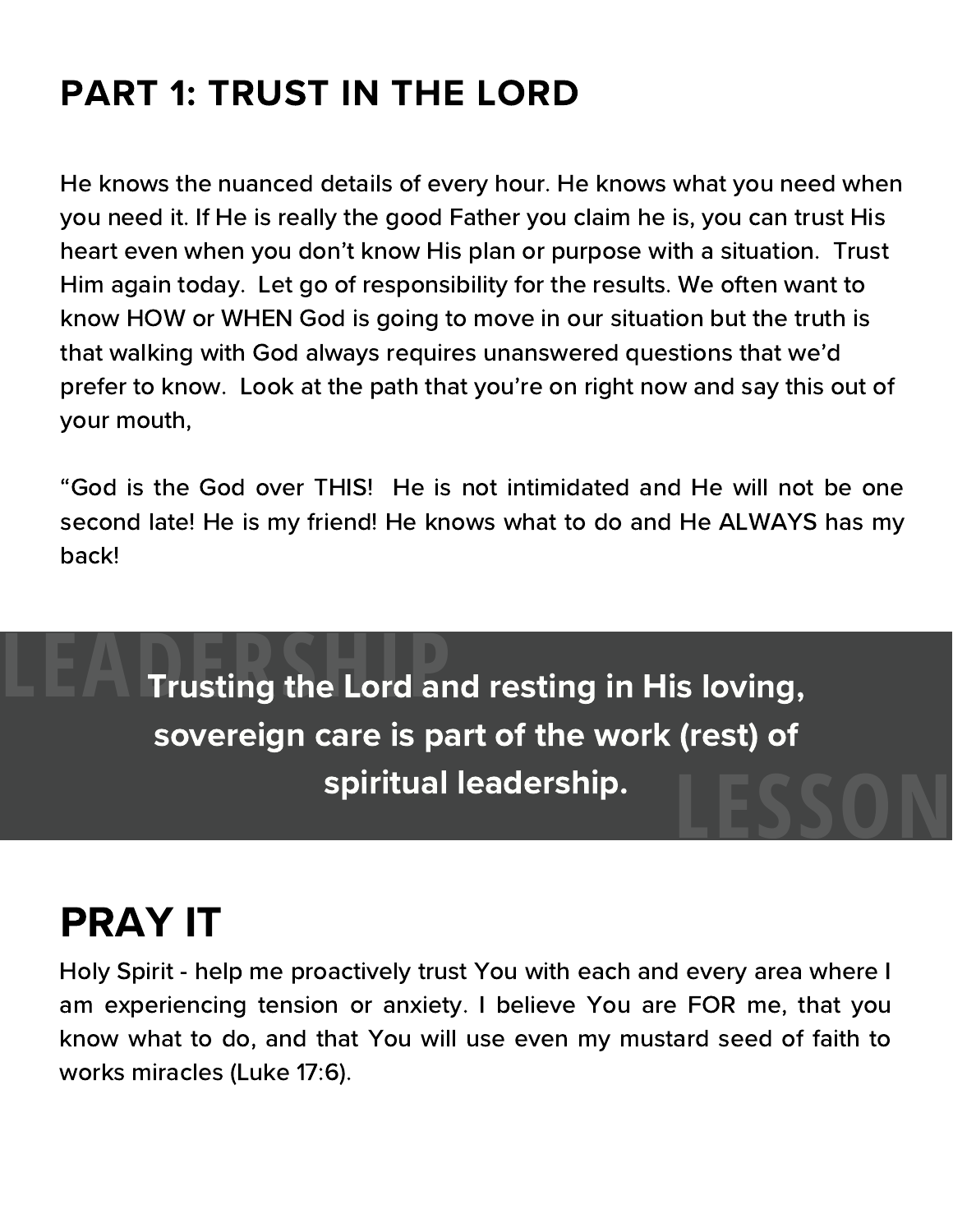

# 2 DO GOOD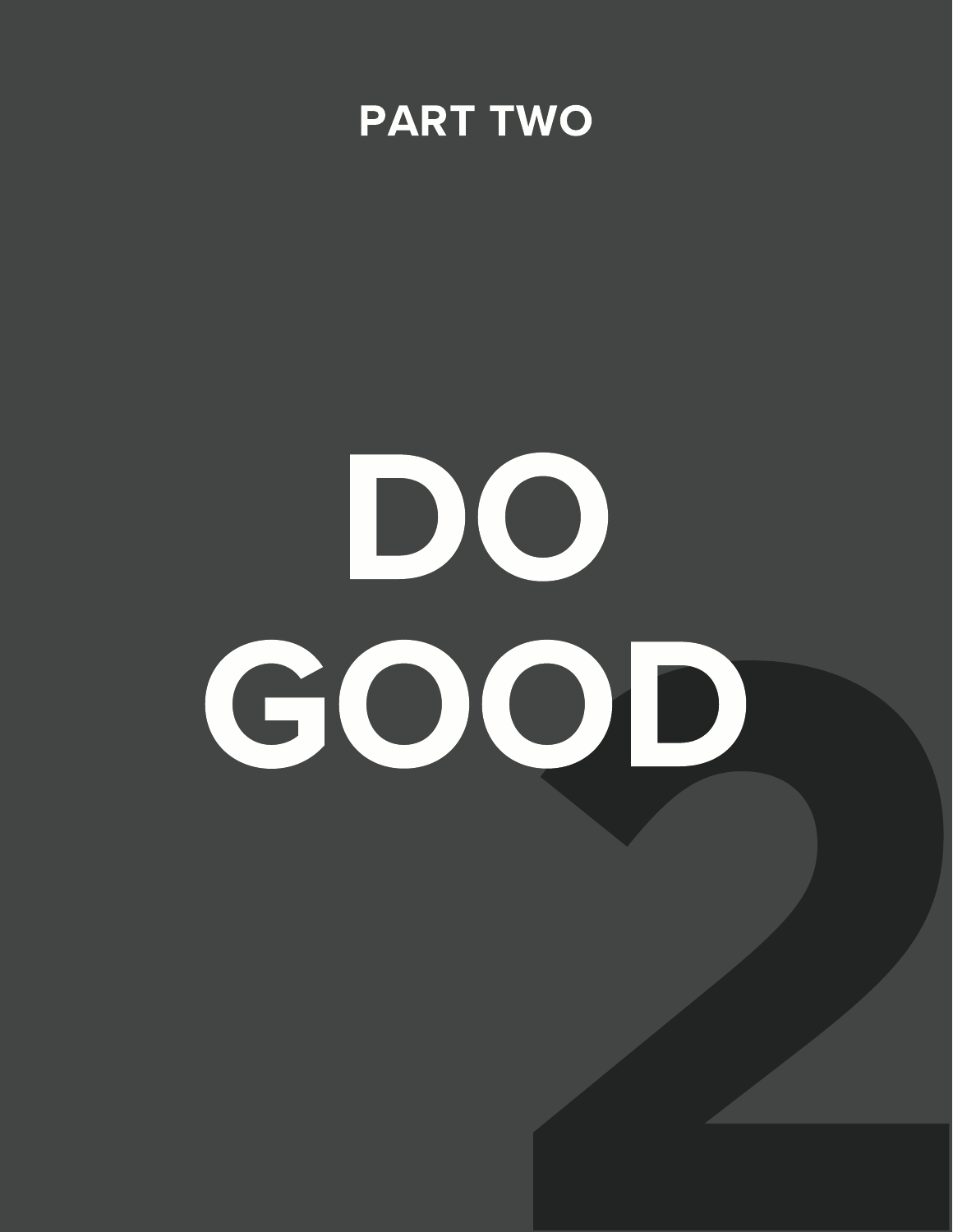## PART 2: DO GOOD

## "Trust in the Lord and do good; Dwell in the land and cultivate faithfulness." PSALMS 37:3, NASB

So Do Good.

In the midst of all of the deadlines, dreaming, and details, don't miss the opportunity to DO GOOD TO PEOPLE. It's easy to think about "doing good" as larger-level investments of time, compassion, or money, such as:

- Help a friend move
- Visit someone in the hospital
- Work for an afternoon at the homeless shelter
- Start a new small group for college students, or
- Mow the yard of your elderly widow neighbor down the street

That sounds like A+ good-doing. And no question, we should do as much of that as we can.

But there can be an idolatry to desiring to be doing only things that APPEAR significant, especially in the lives of leaders. Our pride doesn't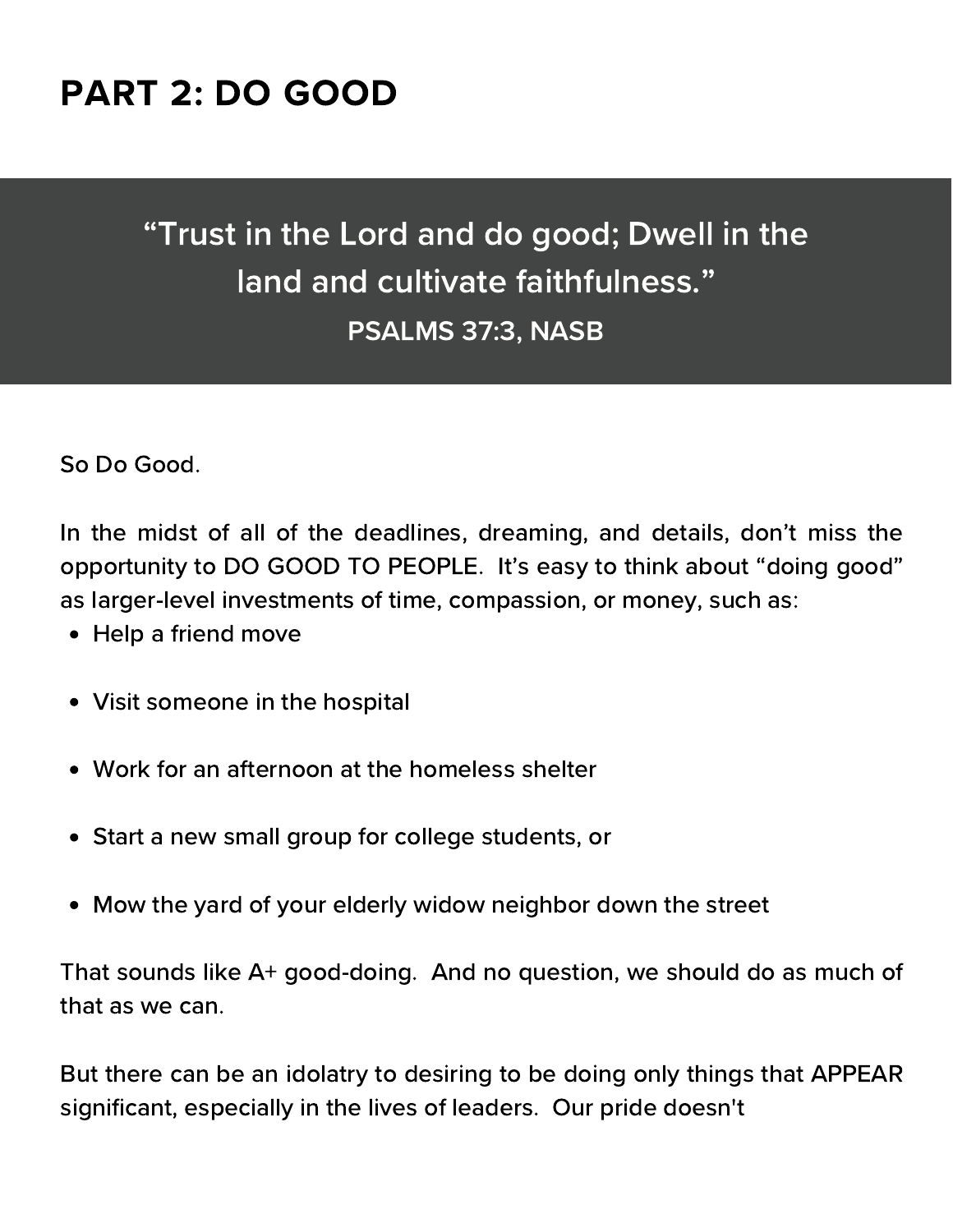## PART 2: DO GOOD

need the assistance of us always thinking we need to be "being effective". Not everything needs to be a world-changing campaign that gets 100 likes on Facebook. Besides, it is unhealthy for the soul to only give itself to 'great' things.

I'm finding that there are much smaller, perhaps even more consequential attempts and good-doing that can be done while I'm in the middle of doing the normal stuff of life.

For me, this can look like:

- Going out of my way to say "hi" to a new neighbor or coworker (we don't need to be best friends today).
- Stopping to have an extra 30-second "good job on that" talk with a staff member or volunteer.
- High-fiving my kids and telling them I'm proud of them.
- Smiling at my wife and touching her as I walk by.

### What about you?

Doing Good also answers the question of what to do when we don't know what to do. Perhaps God is being silent right now. Maybe you haven't heard anything new regarding your personal life direction in a long time. Well . . . Trust that your Good Shepherd will speak when it is time and until then . . .

Do Good.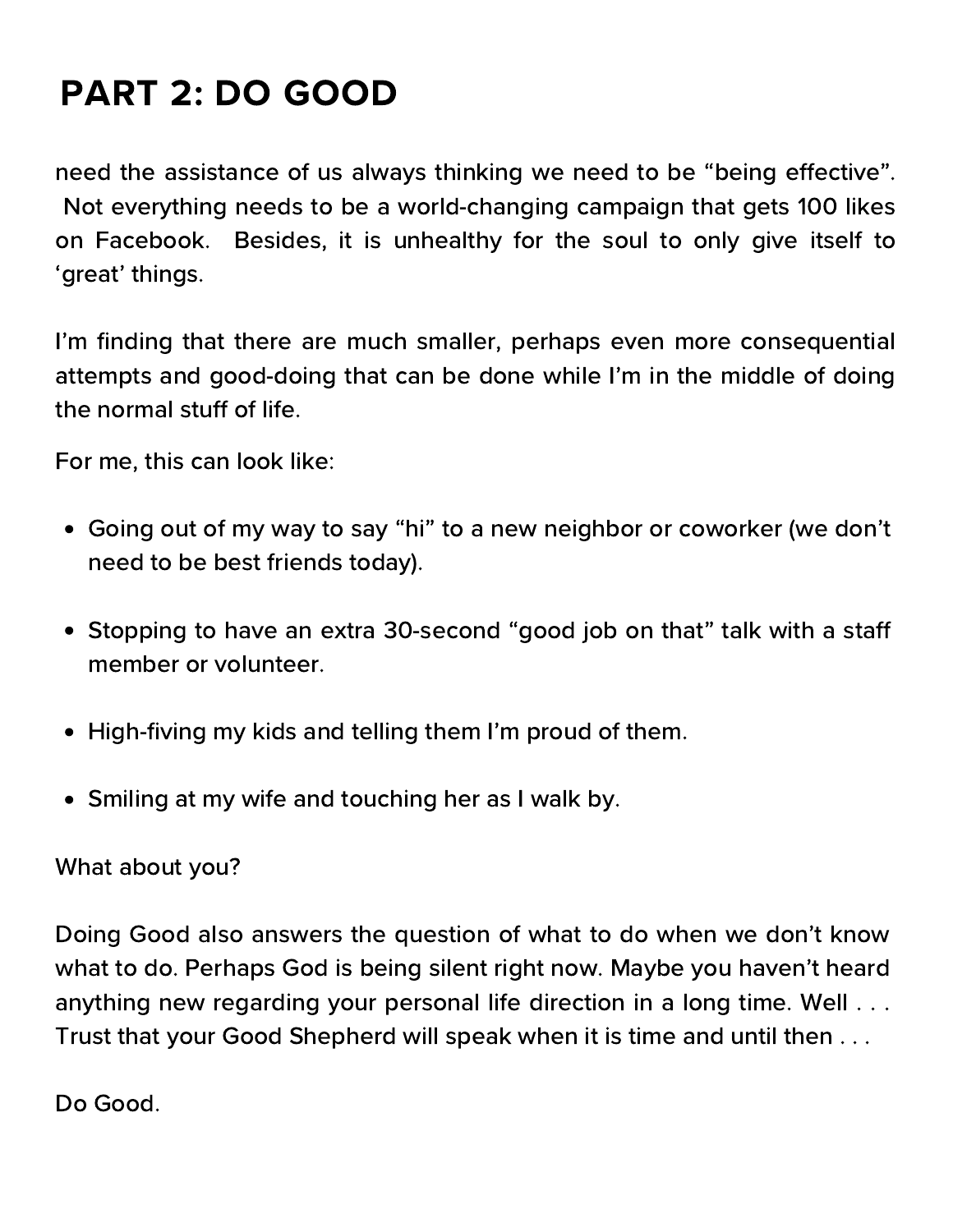## PART 2: DO GOOD

It's faithful drops of love here in the tornado of everyday life that remind us that each moment is filled with potential to leave others better.

And this is what it means to live for God. Doing Good may change your attitude if it needs an adjustment. It is amazing how the world can look different when we're on the lookout for smaller ways to love people.

What does God want you to DO? Well, whatever it is, it probably includes doing "little goods" on the way to where you're going.

**Leaders don't just do big things that APPEAR** significant. Leaders do LITTLE THINGS of significance, whenever they can, to remind themselves and others what Jesus is like. **LESSON** 

## PRAY IT

Holy Spirit - Thank you for the myriad of ways there are for me to express the love of Jesus in seemingly small ways. Help me pay attention to the smaller needs of people around me, and especially help me respond to your promptings to love.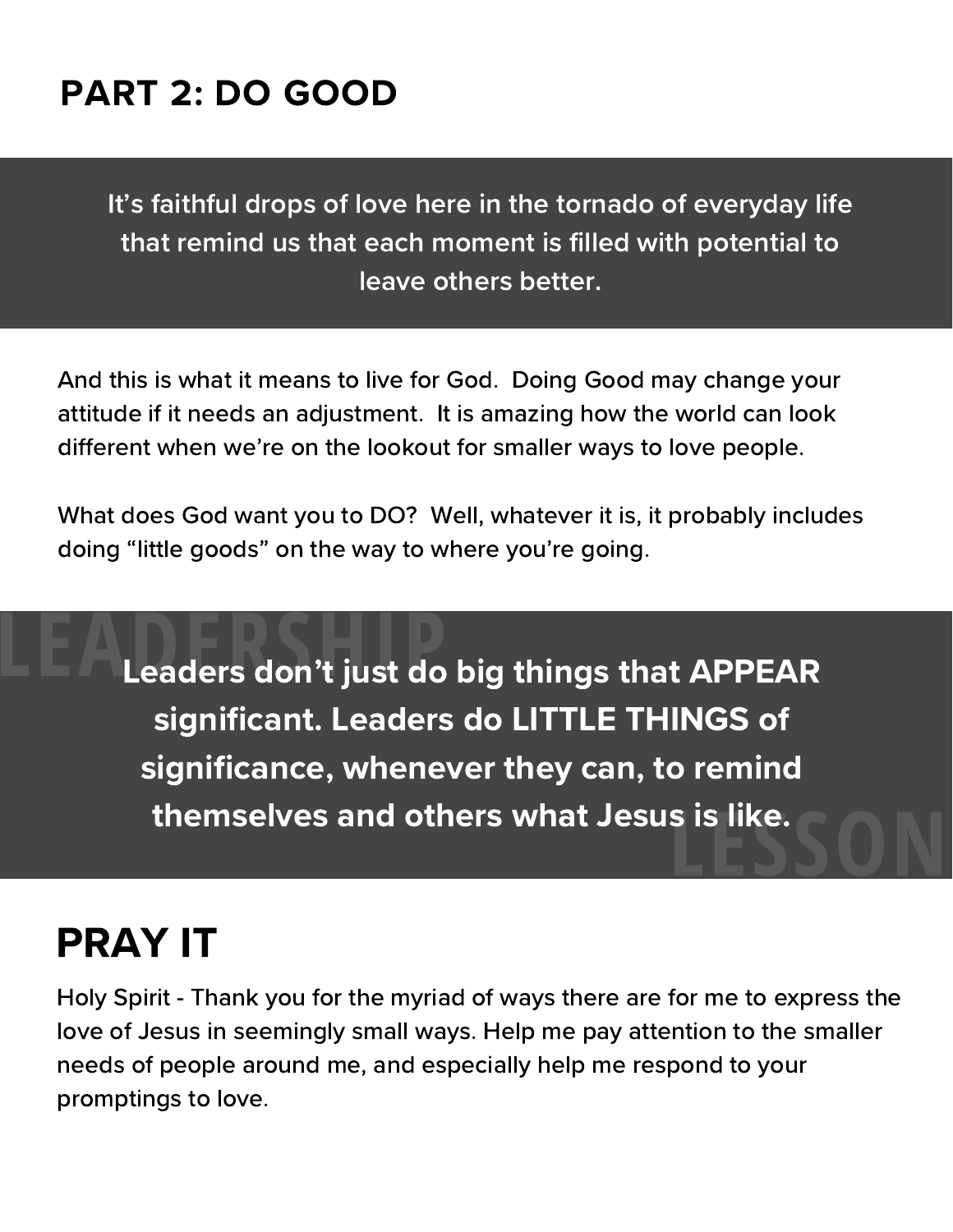## PART THREE

## 3 DWELL IN THE LAND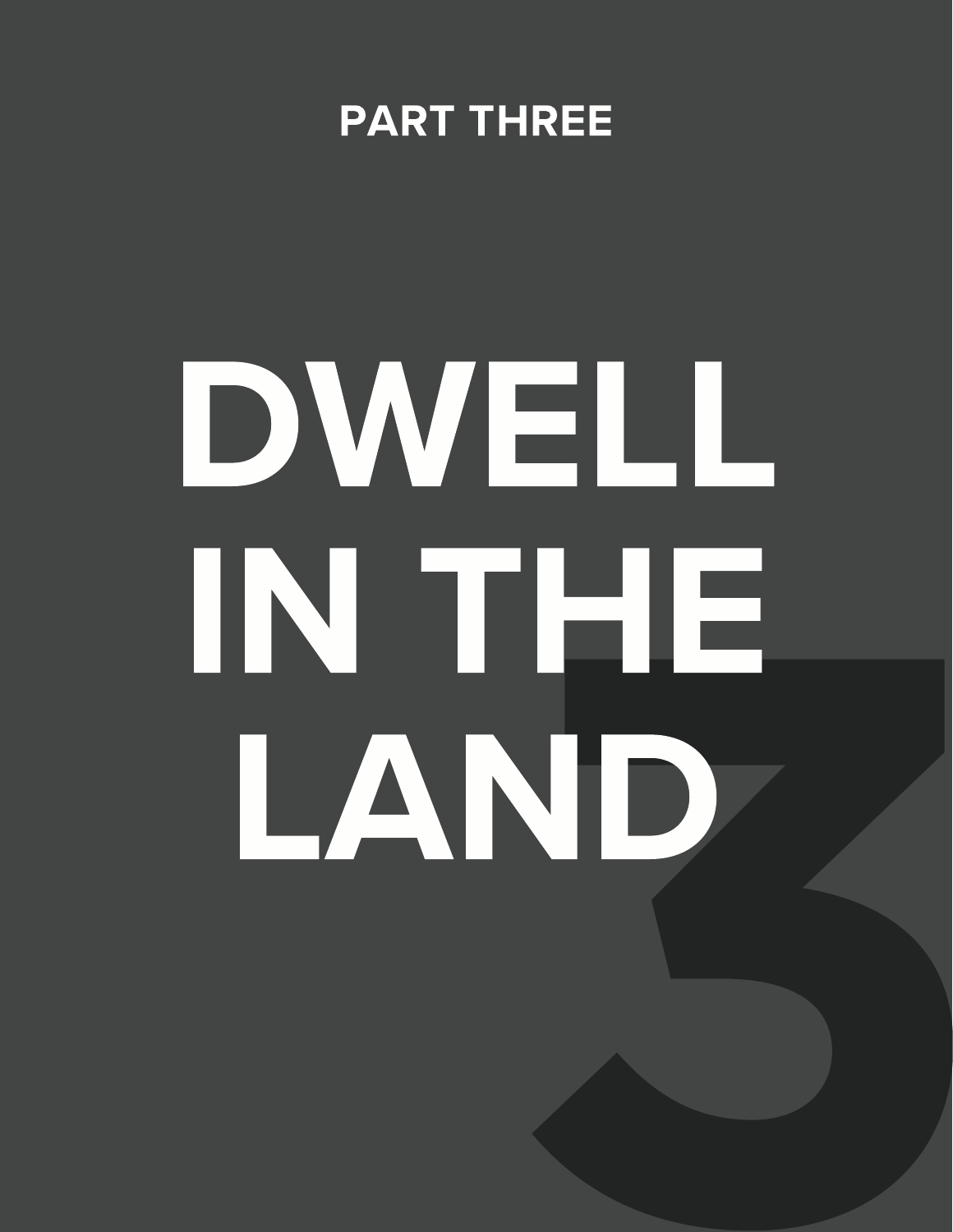## "Trust in the Lord and do good; Dwell in the land and cultivate faithfulness." PSALMS 37:3, NASB

Leaders need to lead from HERE.

Dwell in the Land.

Every leader I know wants to move the ball down the field, attain the next level, and push the organization forward. But one problem with being exclusively focused on getting THERE is that we can miss a lot of what is HERE.

Be where you are.

I'm learning that there are multiple things God CAN'T move you on from until you learn the lessons of HERE. You need to finish THIS work. You need to love THESE people. You need to learn to pray about THESE things. You need to acknowledge Him in all of your ways - HERE. You don't need to (or get to) skip ahead in the movie. Play THIS scene. Play with all of the wisdom you have, trusting a good God to lead you to the next place when this season is completed.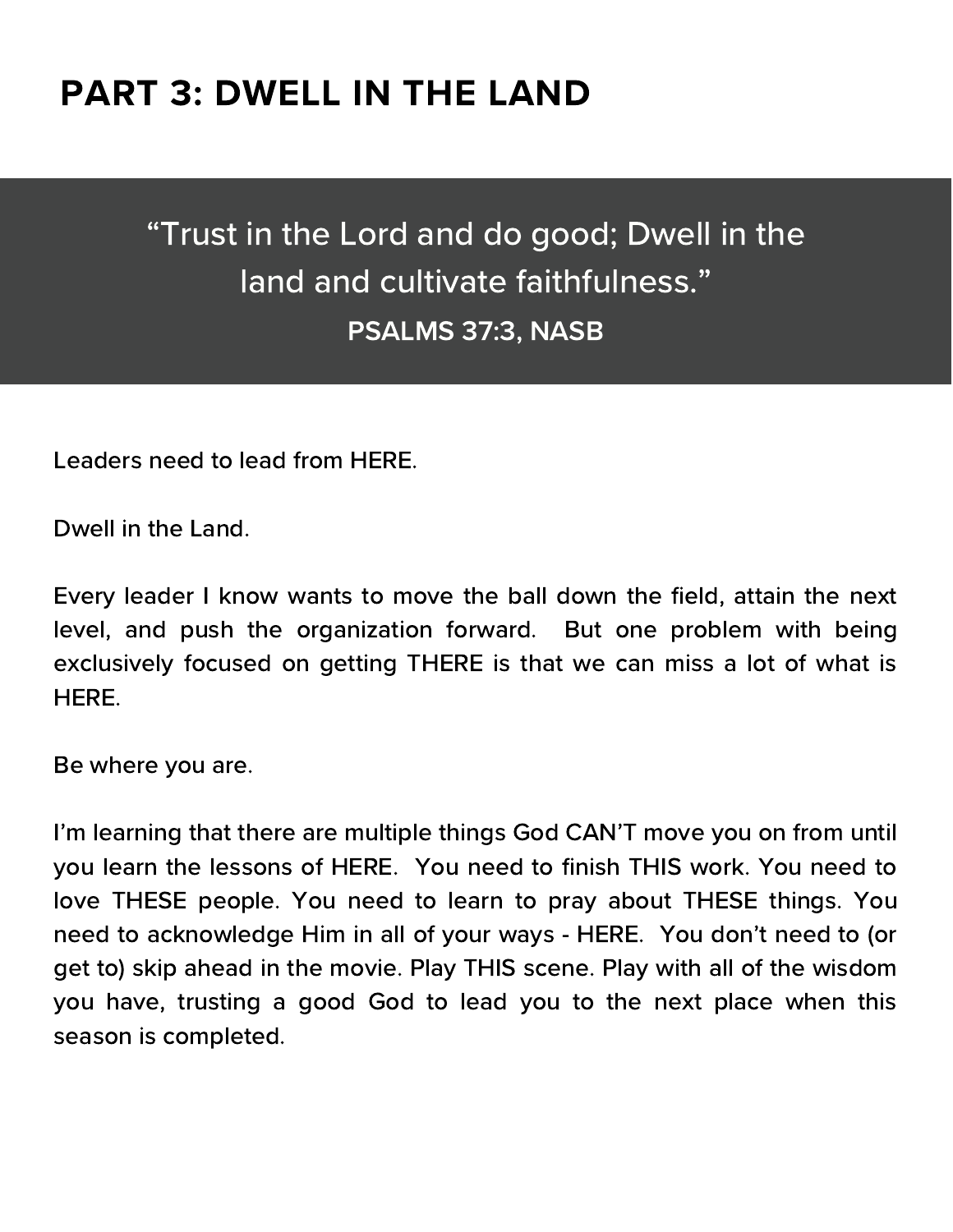- When you finally graduate, will you miss some of the leisure time you enjoy now?
- When you're married, will you miss the freedom of here?
- When you have more money, will you miss the simple time of having to trust God and seeing Him creatively and miraculously come through?
- When your kids are older, will you miss their childlike wonder?
- When you're not sick anymore, will you miss the sense of dependency you grew to have on the nearness of Jesus?
- When you finally get the promotion, will you miss some of the people you work with now?
- When your kids have moved, will you miss their funny jokes and timely encouragement?
- When you get THERE, will you miss the rich, thick, unmerited blessings of what was HERE?

There is always more wonderful happening HERE than we tend to focus on.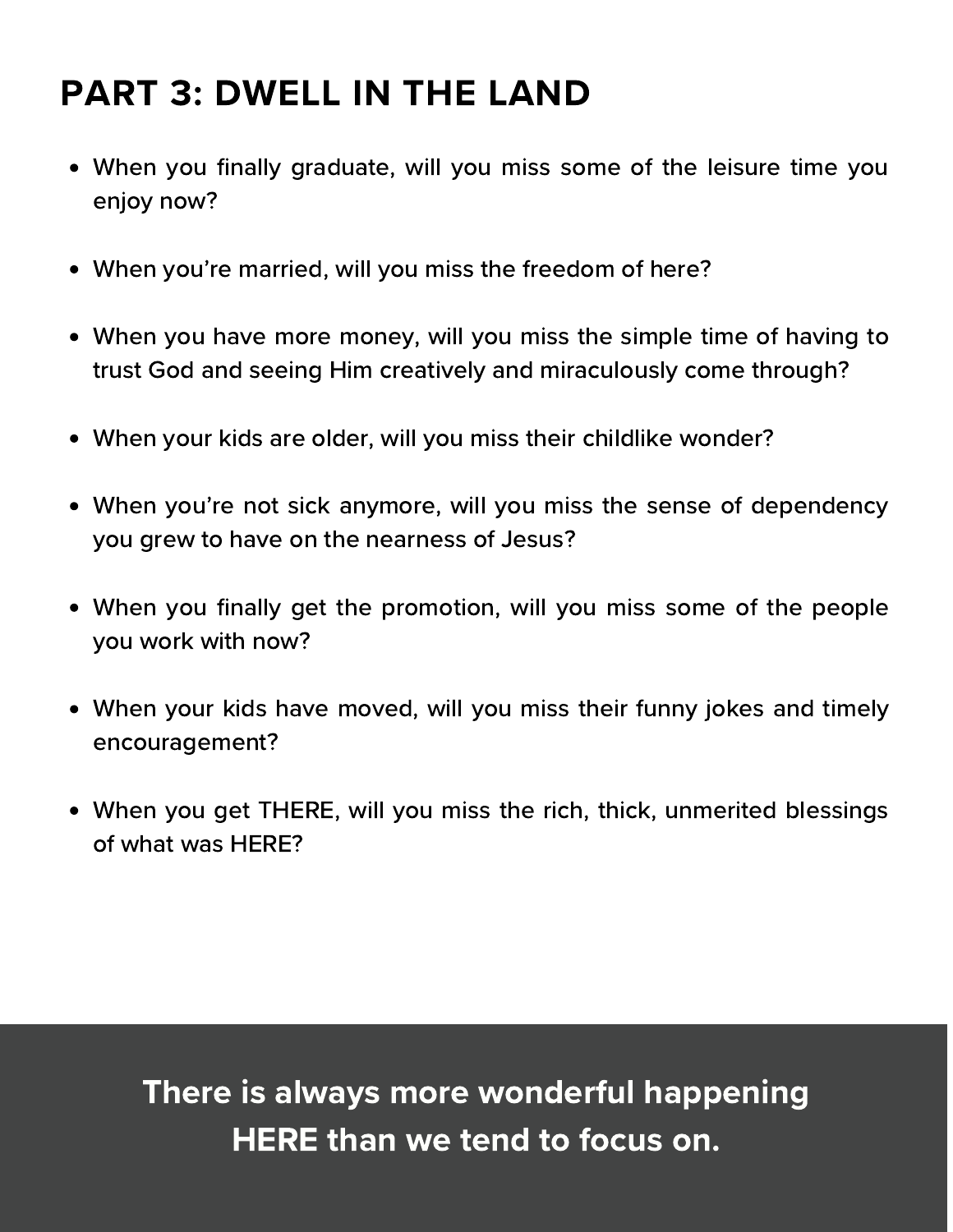Whatever is going on, and whatever you don't have, there is a ton of blessing that God has already poured into your life. Even in great trial, I have to remind myself, "Self, you have it pretty great right here. With all of the problems, questions, inconveniences, etc. - the lines have still fallen to you in pleasant places."

And I've found that thinking that through almost instantly improves my outlook. Everything gets easier to bear when we're thankful for what is true right now. Or to put it in the form of a question,

"What will I miss about NOW when I finally achieve that goal?"

Now, what about you? Do you not know what to do? Whatever you do, Trust God, and Dwell in the Land.

What impossible to control circumstance do you need to point to and say, "God is God over THIS and He'll deliver me when it is time"?

At some point, you're going to achieve your next big goal, season, or outcome. But when you do, THIS time will be gone. Appreciate THIS RIGHT HERE and ask yourself, "When that happens, what will I miss about NOW?"

**THE WALKER CONCORDERS**<br>The Walkers of the Walkers of the Walkership of the Walkership Politics of the Walkership<br>May be where the Walkership Politics of the Walkership Politics of the Walkership Politics of the Walkership they're not, but they can miss a lot of the good (and joy, and replenishment, and solace) that is RIGHT HERE by being too focused on what is next. **LESSON**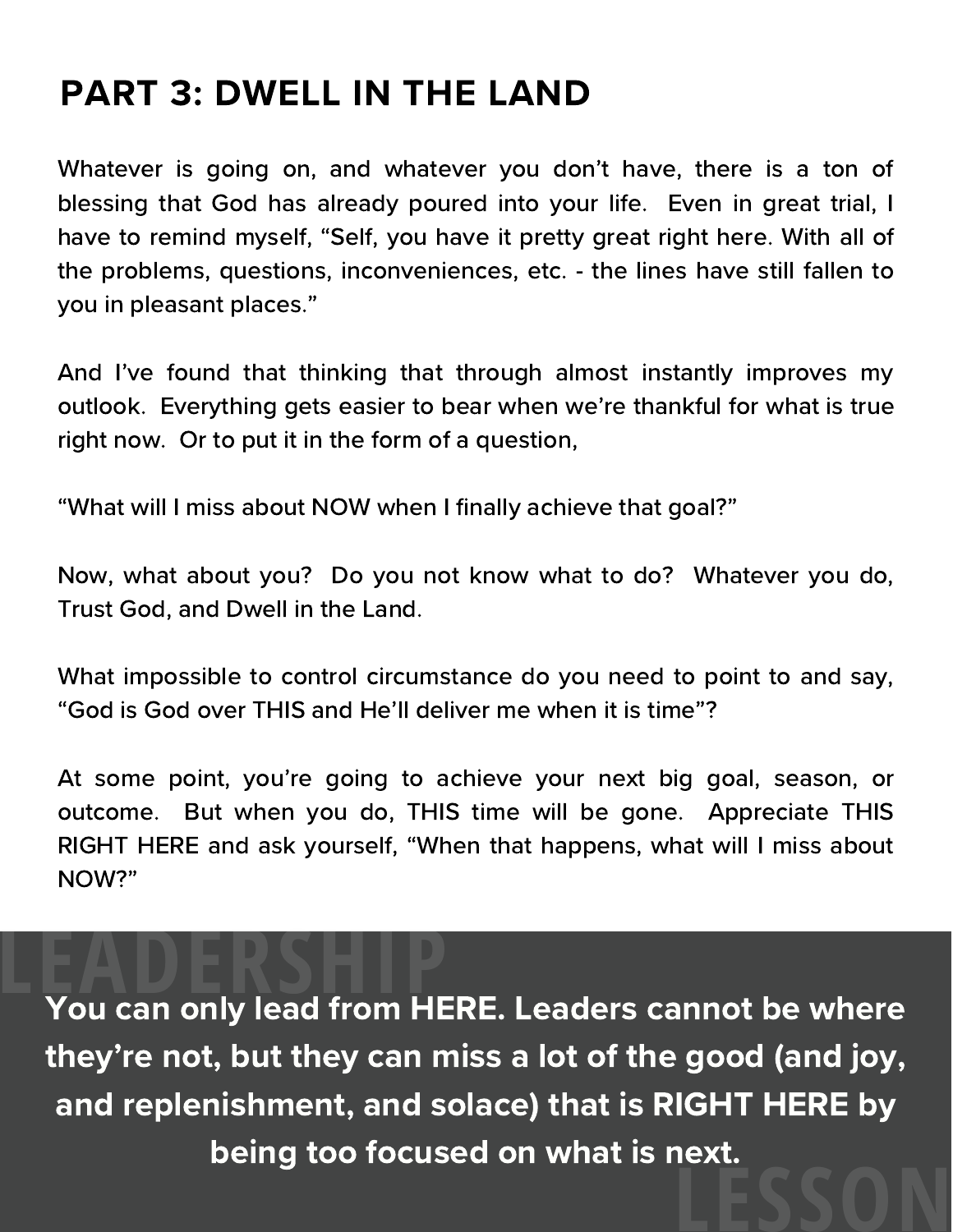## PRAY IT

Father God - You show me favor all day, every day. Even amidst the difficulties of life right now, thank you for surrounding me with the abundance that I currently enjoy. Please help me to sip the moments I am in, to enjoy the people around me, and to access Your grace to be HERE with an attitude of grateful worship.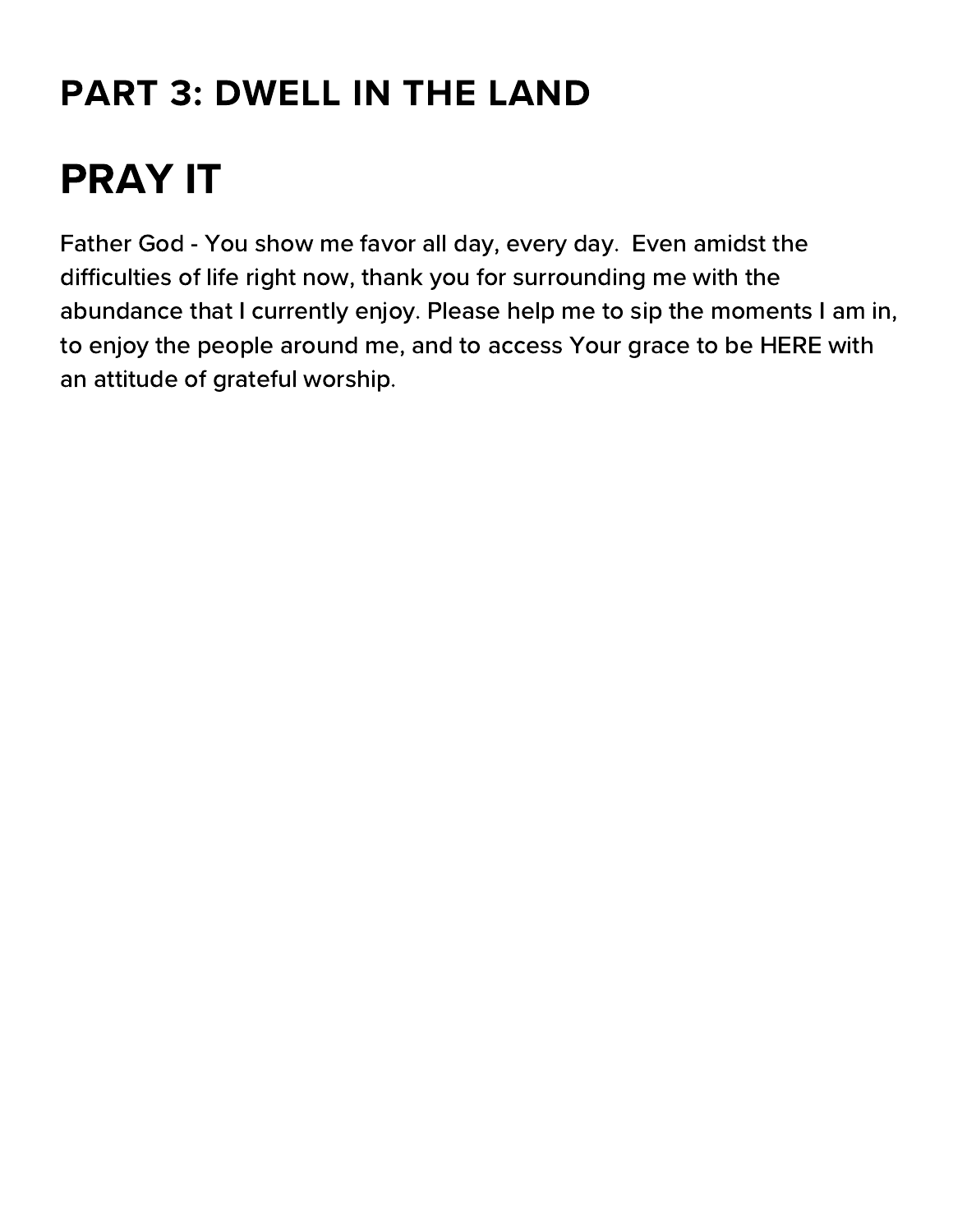

# TUATE<br>FULNESS CULTIVATE FAITHFULNESS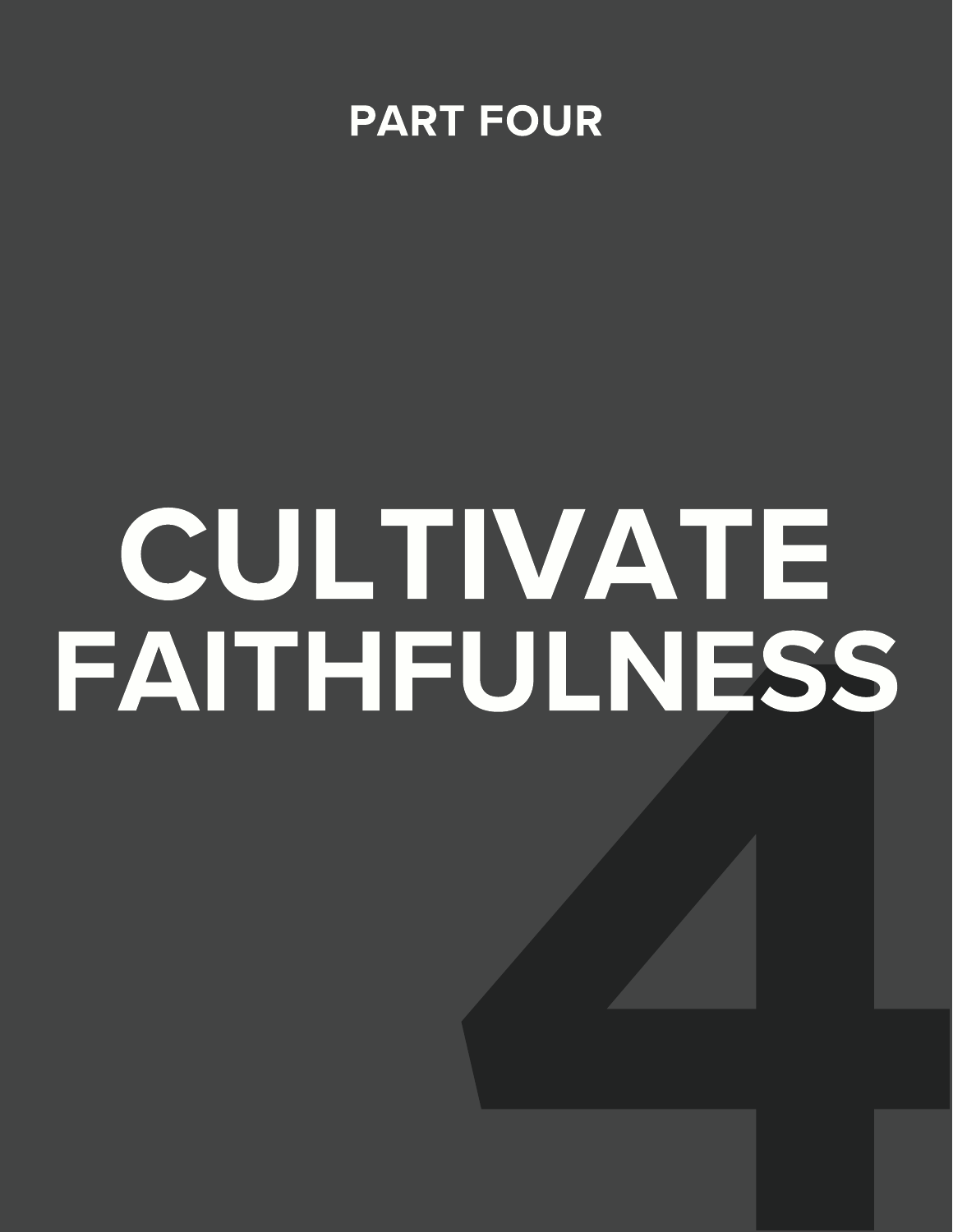**To keep the wind in our sails, leaders need to** celebratethe success of FAITHFULNESS, even before the fruit of that faithfulness is visible to others. **LESSON** 

Here is what I'm finding in my leadership journey:

- Passion can cause us to covet the RESULTS of faithful wisdom and execution instead of the faithful wisdom and execution ITSELF.
- Drive can cause us to take on too much too quickly.
- And ambition, for all its power to help us accomplish great things for God, can also be a subtle SABOTEUR, not only of our motives but of our peace, as well.

Here is the truth: God's dream for us will always really be about faithfully improving the lives of others. Higher position is about stewardship, not status.

Thank God for Psalms 37:3 - a God-sent antidote for chaos and discontent.

## "Trust in the Lord and do good; Dwell in the land and cultivate faithfulness." PSALMS 37:3, NASB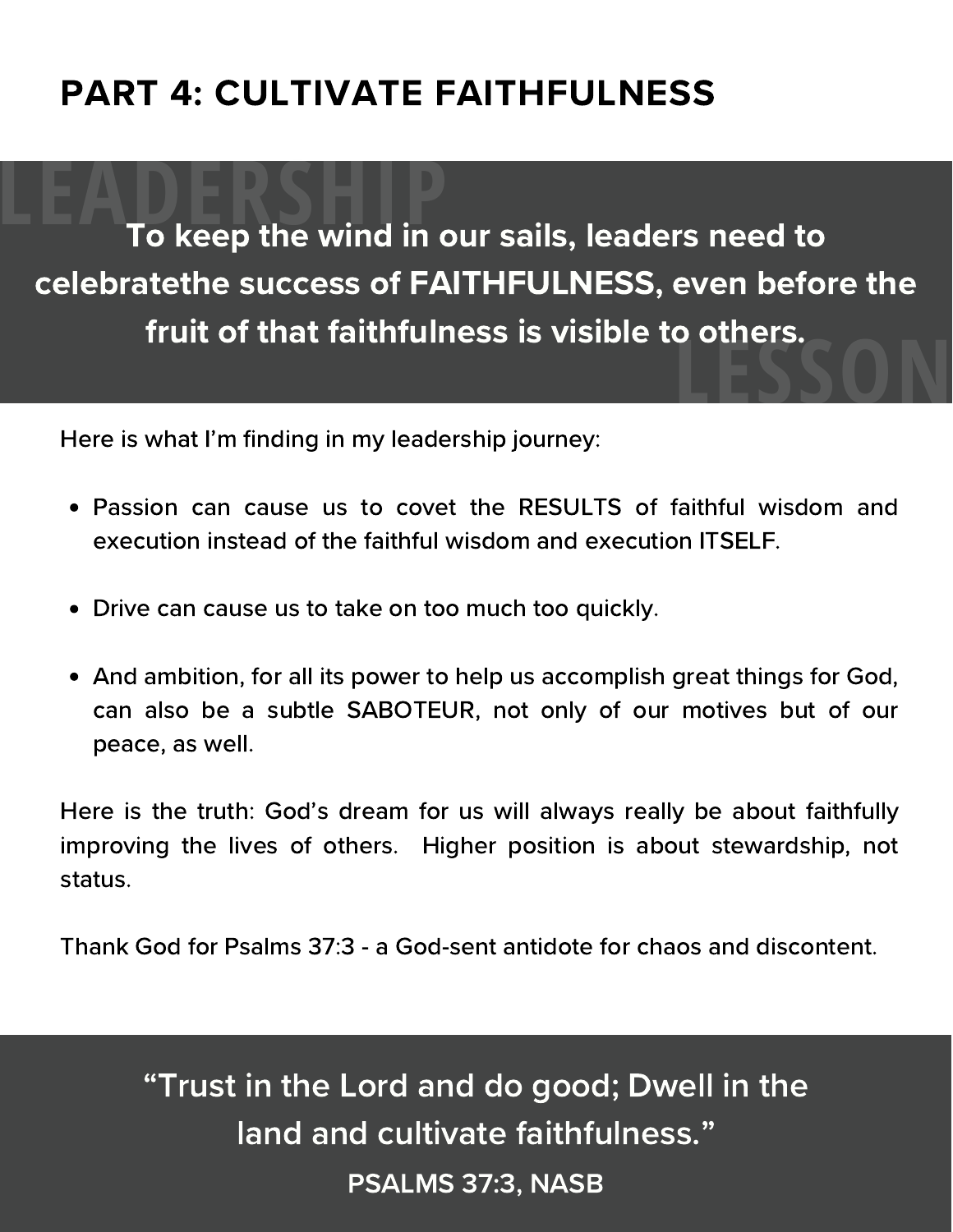In the context of Psalms 37:3, "cultivate" means to take care of, guard, and improve faithfulness.

Cultivating faithfulness means SHOWING UP in our hearts and attitude, even when the work is tedious, because we know it is seen and will pay off!

After 13 years of devaluing, betrayals, and false accusations, Joseph was finally exalted to the incredible position of prime minister of Egypt (see Genesis 41:40).

But what he'd really attained was another context in which to cultivate faithfulness. He'd been being faithful the whole time.

- As his father's errand boy.
- As Potiphar's servant.
- As the most responsible administrator in Potiphar's dungeon.
- As a witness to God's power among the other prisoners.
- And he had done all of this while faithfully, and trustingly, enduring great difficulty and injustice.

He didn't BECOME faithful when he was finally promoted to the second highest office in the land, he had been demonstrating faithfulness for THE PREVIOUS DECADE AND A HALF (if we count his time as Jacob's errand boy).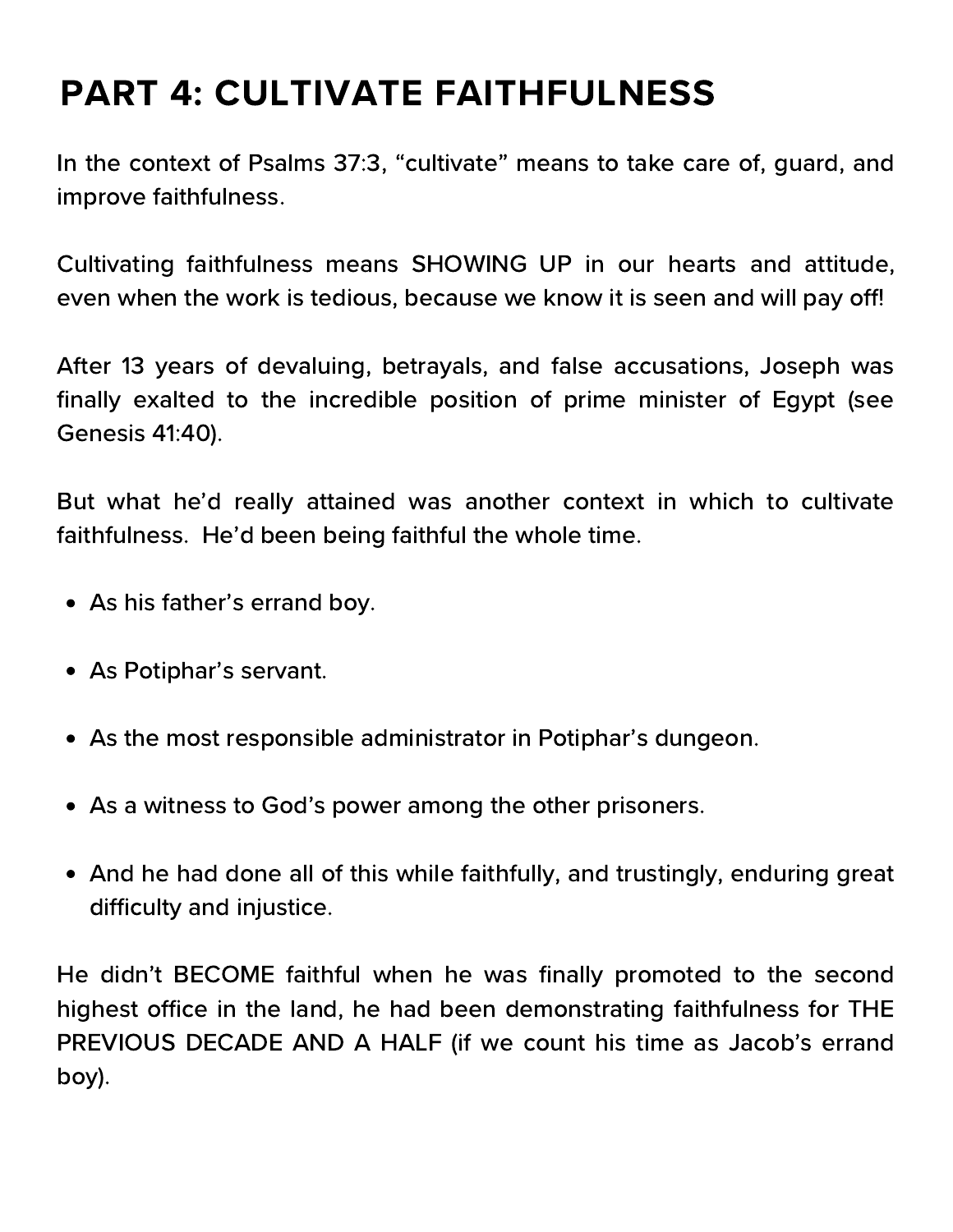He didn't BECOME faithful when he was finally promoted to the second highest office in the land, he had been demonstrating faithfulness for THE PREVIOUS DECADE AND A HALF (if we count his time as Jacob's errand boy).

In his book, Visioneering, Andy Stanley tells the story of his father Charles Stanley's success during a significantly difficult season.

When did my dad become successful? I know when he became famous. But when was he successful? The day he embraced the vision God gave him for his life. He was successful long before he was known. His success/faithfulness in those early years is what enabled him to enjoy the rewards of his success during these latter years. But he is no more successful now, in God's eyes, than he was then. (Andy Stanley, "Visioneering", pg. 47)

Wherever we are today, like Joseph, our job is to SHOW UP and serve FAITHFULLY.

- Faithfully endure this difficulty.
- Faithfully trust God.
- Faithfully improve the lives of others.
- Faithfully change those diapers, knowing God sees you.
- Faithfully write those thank you cards.